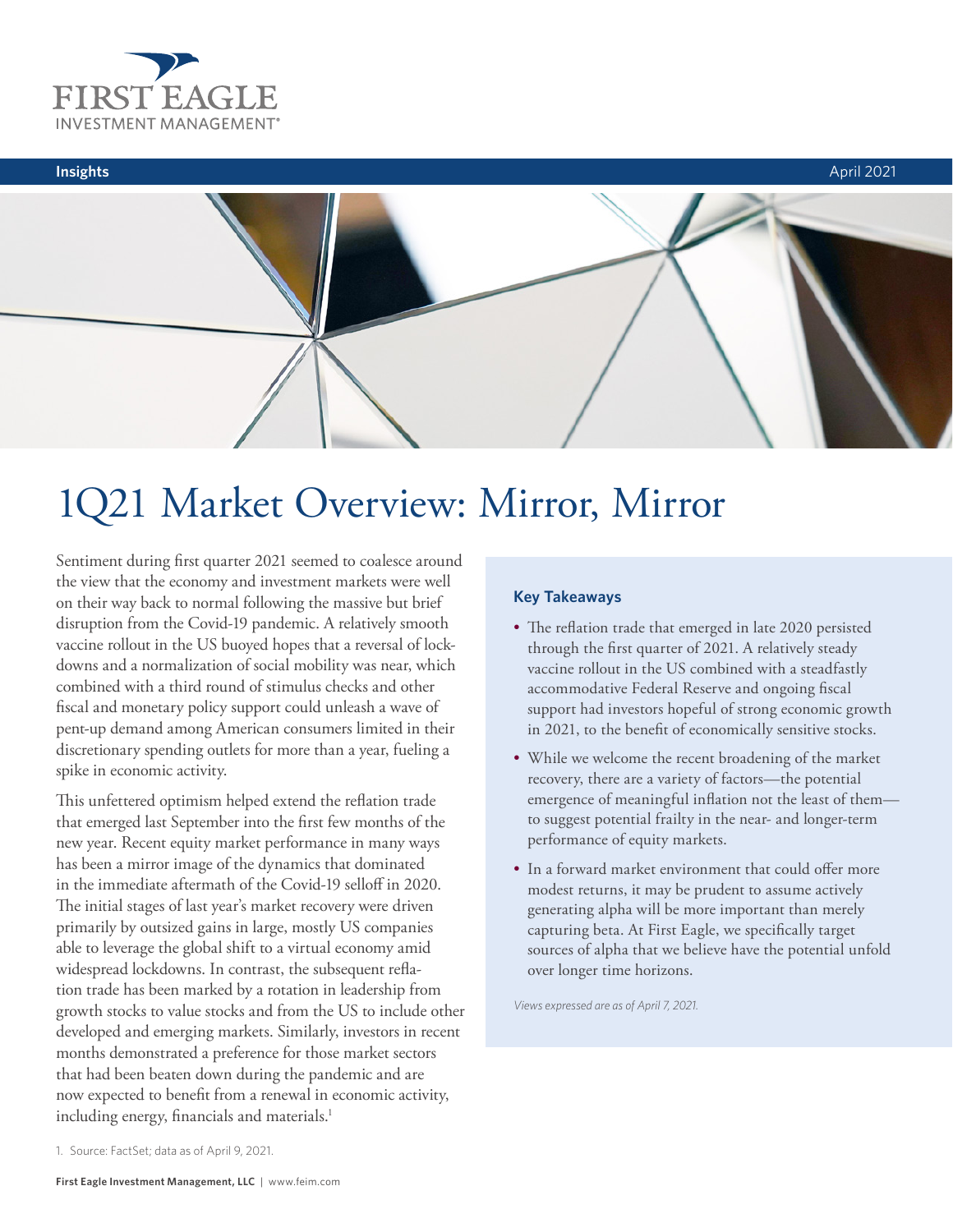## **Economic Growth Is Likely to Impress in 2021, but Concerns Persist**

We are among the many observers who believe the US economy is headed for a high rate of growth in 2021; a faster-than-expected rebound from the Covid-related recession could enable the country to avoid the permanent loss of output that had been widely feared. And while there are signs to suggest we are in the sweet spot of cyclical recovery—which historically has been a reliable source of years-long positive drift in equities—a number of key near-term considerations for market performance give us pause. The rate of money creation is likely to trend lower as we cycle through the effects of the initial quantitative easing measures and authorities turn their attention to the bloated debt burdens that have resulted. Talk of higher corporate tax rates in the US may weigh on investor sentiment and ultimately profit margins if they are enacted, while the regulatory architecture across multiple jurisdictions appears poised to become less business friendly. Finally, if 2021 earnings establish new highwater marks as forecast by FactSet consensus, impressive year-over-year comparisons will be more difficult for companies to come by beginning in 2022.

Meanwhile, the uncertain trajectories of interest rates and inflation cast a pall on the intermediate-term outlook. The yield on the 10-year US Treasury increased sharply during the first quarter to reach 1.7%, though the backup merely brought it back to pre-Covid levels.<sup>2</sup> The Fed has anchored short-term rates at zero and is committed to keeping them there until full employment is achieved and above-target inflation emerges, consistent with its new flexible average inflation-targeting policy framework. Super-low policy rates, while intact, are likely to keep downward pressure on the 10-year Treasury, but the current slope of the yield curve suggests that the yield is likely to shift higher once we exit this easing cycle. Signs of this bias, which is not typically a positive for equity market valuations, can be seen in the 30-year Treasury trading at yields above its 2019 average. Meanwhile, market-based inflation expectations in the US have rebounded—the five-year, five-year forward inflation expectation rate ended the quarter at levels not seen since late-20183—and pronounced price increases are evident across the commodity complex, from metals to agriculture to oil.

The direction of long-term interest rates and inflation remain a source of spirited debate among economists and investors. Those skeptical of a meaningful shift higher in prices point to inflation expectations that are firmly anchored by the Fed, the deflationary impact of technology, the latent need for fiscal tightening in the face of a massive global debt overhang, and the downtrend in the velocity of money over the last decade as reasons to believe pricing pressures will remain in check. The other side of the argument cites the monetary supply shock from Covid-response policy, a decline in sources of cheap labor globally, the seeming lack of political will for fiscal restraint, and the massive fiscal budget deficit as evidence inflation may be biased higher. Given that 2021's fiscal deficit as a percentage of GDP is expected to be the second highest since World War II, exceeded only by 2020's shortfall,<sup>4</sup> the current negative output gap could quickly turn positive and lead to pricing pressures.

While there are signs to suggest we are in the sweet spot of cyclical recovery—which historically has been a reliable source of years-long positive drift in equities—a number of key near-term considerations for market performance give us pause.

The direction of long-term interest rates and inflation remain a source of spirited debate among economists and investors.

<sup>2.</sup> Source: FactSet; data as of April 9, 2021.

<sup>3.</sup> Source: Federal Reserve Bank of St. Louis; data as of April 9, 2021.

<sup>4.</sup> Source: Congressional Budget Office; data as of April 9, 2021.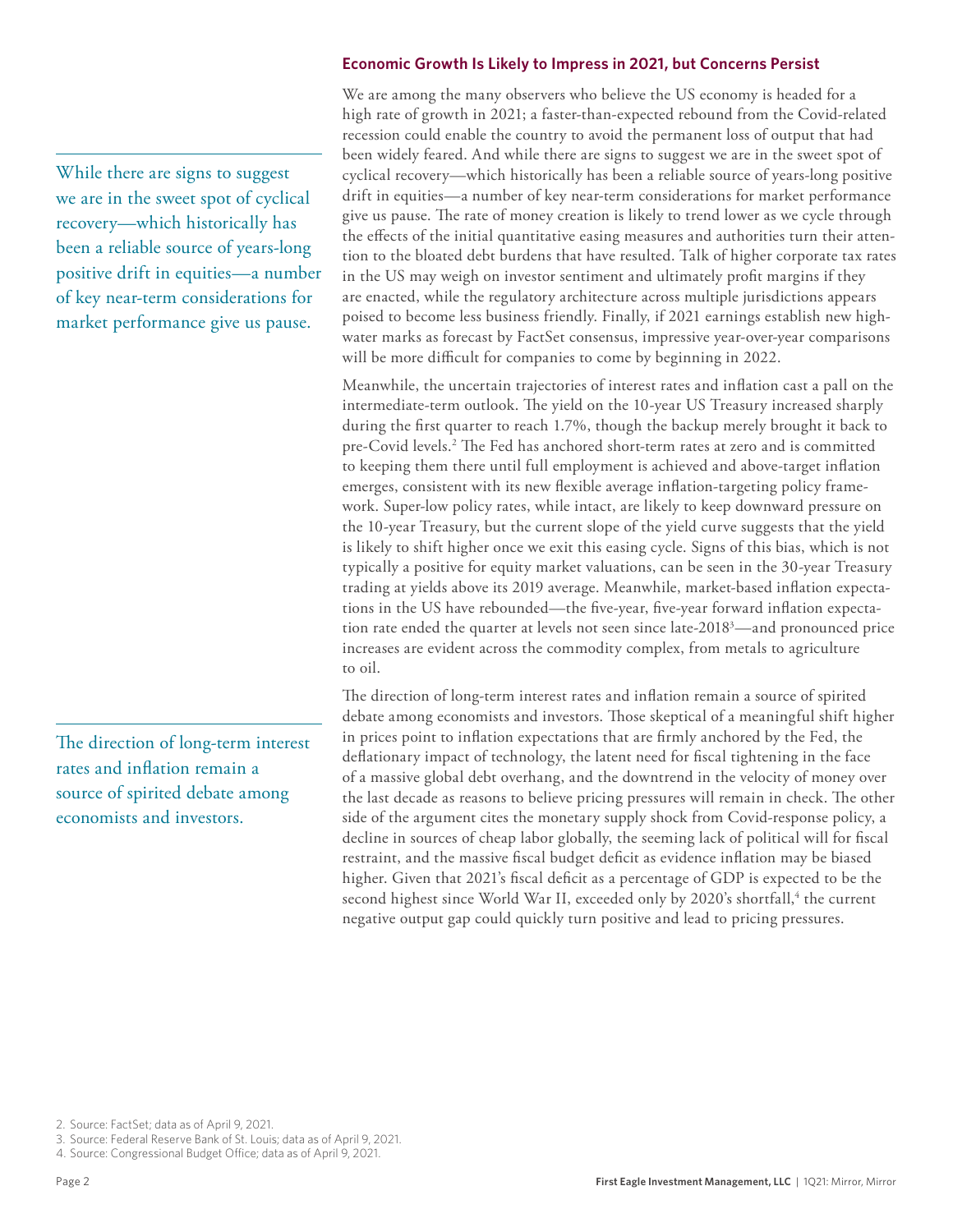### **Looking to Generate Alpha, not Merely to Capture Beta**

While we may appear to still be in the early stages of a recovery from Covid, massive monetary and fiscal stimulus over the past year may have brought gains forward, which would imply a tougher road ahead. That said, the dispersion of potential outcomes is significant, and we do not seek to bet the farm on any one state of the world playing out. With stock multiples high and bond yields low, however, we think it would be prudent to assume far more modest returns from equities in the future.

We also think it would be prudent to assume that actively generating alpha in such an environment will be more important than merely capturing beta. Many investment managers approach alpha as a byproduct of the near-term subversion of market expectations, as something they can harvest by overweighting particular sectors at the right time, for example, or by identifying individual stocks poised to deliver a positive earnings surprise in the coming quarter.

First Eagle, in contrast, seeks alpha that unfolds over longer time horizons. We look for businesses that we believe possess scarce tangible or intangible assets, as these advantaged positions may potentially be expanded or improved upon at a measured pace to create a positive drift in intrinsic value that compounds over the years. Further, we believe long-term benefits can be derived from businesses that maintain disciplined expense management, reinvest prudently in their advantaged assets, and either return excess cash flows to shareholders or use it to engage in valuationsensitive mergers and acquisitions to promote growth. Finally, we invest in these companies only when we can do so at a discount to our estimate of intrinsic value, which we arrive at through meticulous research that seeks to distinguish the true economics of a company from its reported earnings.

Meanwhile, gold and gold-related securities continue to be an important source of ballast in many of our portfolios as well as a source of deferred purchasing power in the face of ongoing fiat currency debasement. Gold has a 50-plus-year track record of outperforming the dollar, as growth in the money supply has outpaced that of gold by many multiples since the decline of the Bretton Woods system in the early 1970s.<sup>5</sup> While the price of gold has declined steadily since peaking in early Augustno surprise given the increase in real interest rates over this period—we believe it remains the best potential hedge for our portfolios against a range of adverse market and economic outcomes in an uncertain world.

With stock multiples high and bond yields low, however, we think it would be prudent to assume far more modest returns from equities in the future. We also think it would be prudent to assume that actively generating alpha in such an environment will be more important than merely capturing beta.